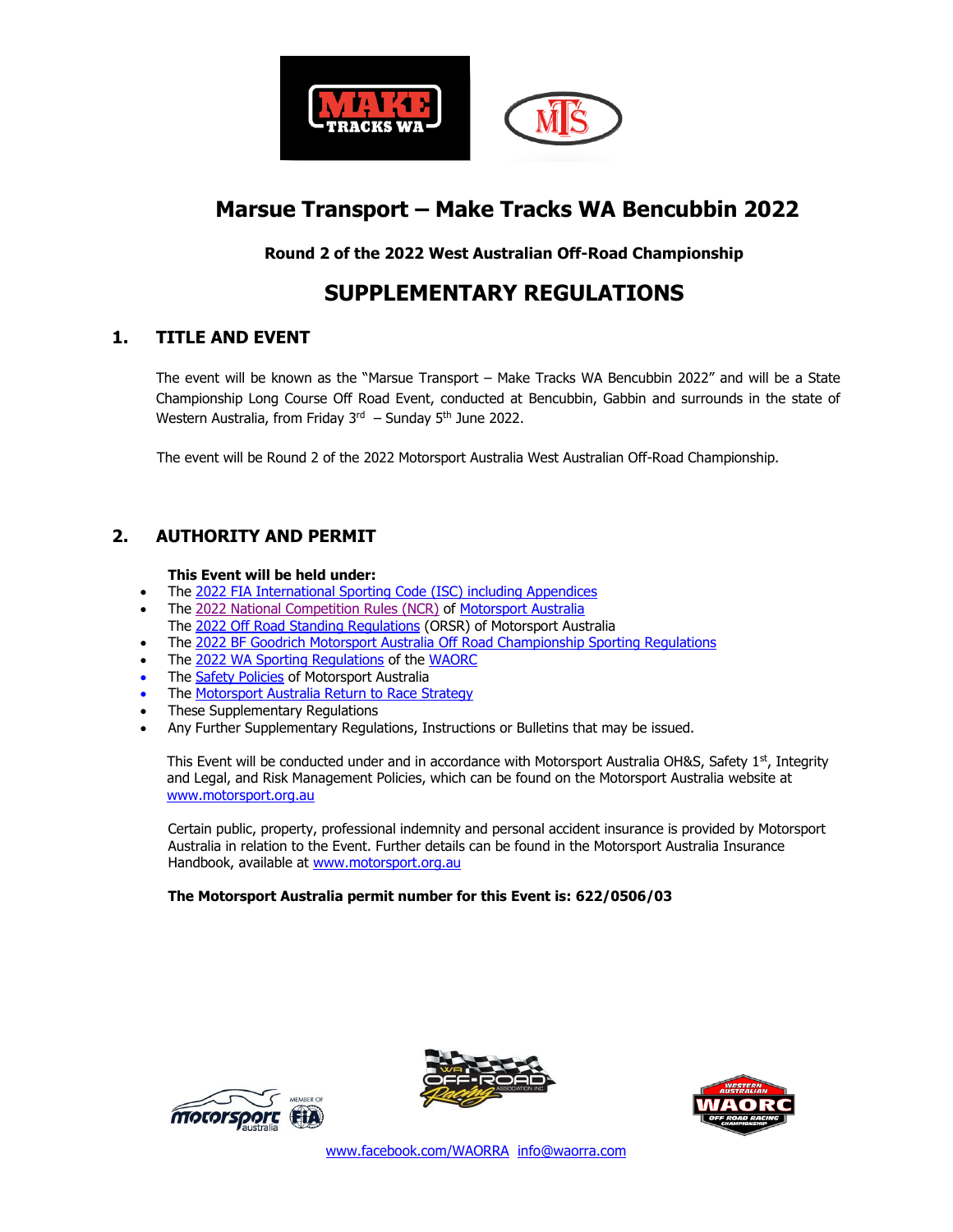



#### **3. SPONSORS**

The naming rights sponsors of the event will be:

Marsue Transport and Make Tracks WA

Event Partners:

# **4. PROMOTER**

The event will be promoted by the West Australian Off-Road Racing Association Inc, which has appointed the Organising Committee listed below. The official event address, to which all correspondence must be sent, will be: **The Event Secretary** Marsue Transport – Make Tracks WA Bencubbin 2022 3/309 Railway Avenue Armadale WA 6112 Email: [daniellejoyce@live.com.au](mailto:daniellejoyce@live.com.au)

# **5. ORGANISING COMMITTEE**

The Organising Committee of the event will be:

| Mark Cramer    | 0417 191 119 | mark@marsue.com       |
|----------------|--------------|-----------------------|
| David Percival | 0412 882 089 | a-teamfab@hotmail.com |
| Dave Cowan     |              |                       |
| Michael Davis  |              |                       |

# **6. PRINCIPAL OFFICIALS**

| Clerk of the Course           | Dave Cowan         | 1041680 |
|-------------------------------|--------------------|---------|
| Assistant Clerk of the Course | <b>Ted Schultz</b> | 1044989 |
| Secretary of the Event        | Danielle Joyce     | 1020951 |
| <b>Chief Timekeeper</b>       | Jeremy Beck        | 9662966 |
| <b>Chief Scrutineer</b>       | <b>Rex West</b>    | 1074608 |





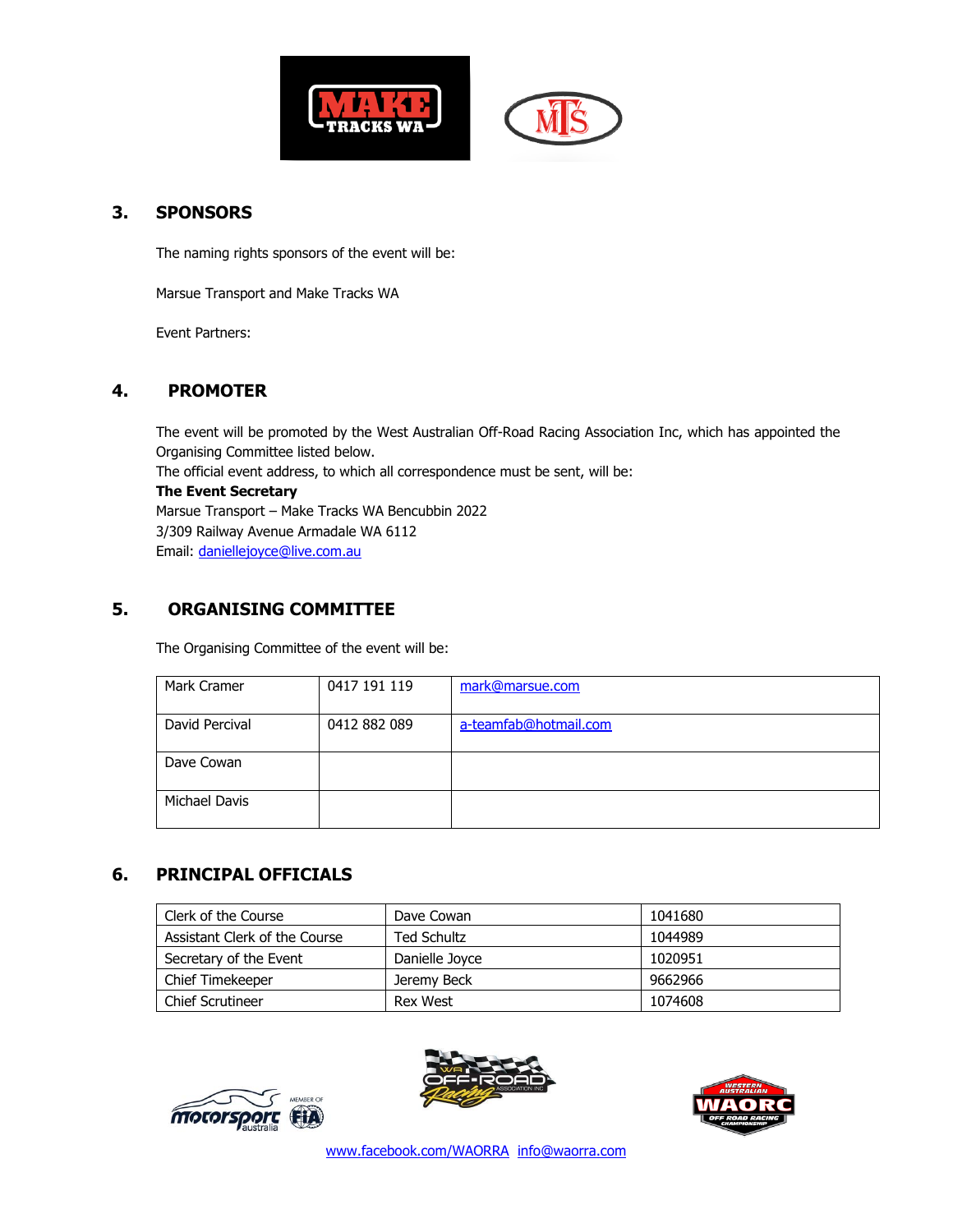

| Medical Response Coordinator        | Ted Schultz       | 1044989 |
|-------------------------------------|-------------------|---------|
| Course Checker                      | David Percival    | 9554298 |
| <b>Competitor Relations Officer</b> | Danny Smith       | 9765460 |
| Spectator Safety Officer            | <b>Blake Pugh</b> | 1052928 |

# **7. STEWARDS**

| <b>Steward Chair</b> | Naomi Jennings  |
|----------------------|-----------------|
| Steward              | Lyndon Sperring |

# **8. ENTRY DETAILS**

Entries open at 8:00am Monday 8<sup>th</sup> May 2022 and close at 8:00pm on Friday 27<sup>th</sup> May 2022.

The online entry link is available at [my.raceresult.com](https://my.raceresult.com/) or via the links at [www.waorc.com.](http://www.waorc.com/)

The Online Entry Process will be:

**STEP 1 : ENTRY** with minimal information and Payment, once complete you have secured your place at Marsue Transport – Make Tracks WA Bencubbin 2022

**STEP 2 : UPDATE ALL COMPETITOR and VEHICLE INFORMATION** This step is active upon receiving your confirmation email after STEP 1. You can update and re-update this information up until the 27<sup>th</sup> May, including:

- 1. Club memberships for all competing crew members (upload photo, screenshot or pdf)
- 2. Motorsport Australia License details for all competing crew members (upload photo, screenshot or pdf)
- 3. Log book details, including photo or pdf of ownership page, last event entry and last triennial
- 4. [Off Road Self Scrutiny Documentation](https://motorsport.org.au/docs/default-source/covid19/scrutiny/motorsport-australia_self-scrutiny-checklist_off-road.pdf?sfvrsn=42b1db6f_11)
- 5. Any other requested documents

**Step 3: SERVICE AND PIT CREW NOMINATION.** This step will be active on your entry from 8<sup>th</sup> May and remain active until 27<sup>th</sup> May. Update all Pit Crew and their contact details. If these details are not complete by 27<sup>th</sup> May the crew will not be able to sign on and receive a pit pass.





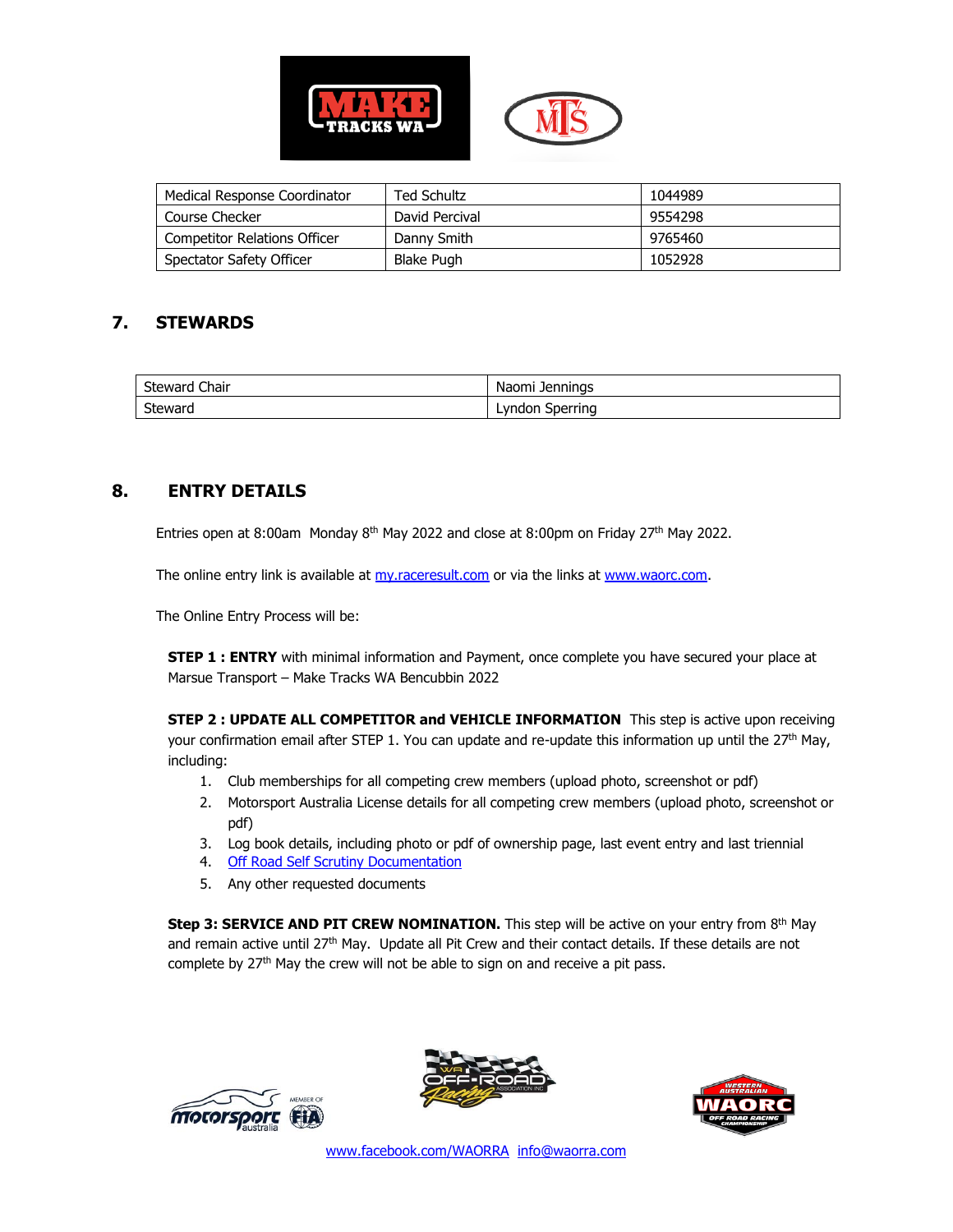

As these forms are required your entry form will be updated with the requirements and an email will be sent requesting you to log in and update your entry

Each stage of the entry process and/or each time you update your form you may alter the entry cost (for example you add a club membership). If you add a cost to your entry, the entry system will require a payment before the change can be activated on your entry. Payments are made via PayPal or credit card.

If you have any questions regarding the entry please email [racesolutions@iinet.net.au](mailto:racesolutions@iinet.net.au)

#### **WAORC ENTRY**

| Base Entry fee   | \$400.00 |
|------------------|----------|
| Transponder hire | \$35,00  |
| $\tau$ otal      | \$435.00 |

Additional navigators may compete, providing they are properly nominated with the entry.

In order to maintain numbers and reduce the public in the pit area, your entry includes 6 passes. The balance of the 6 after Drivers, Co drivers and navigators will be available as pit passes to your crew who have signed on electronically prior to close of late entries.

Entries are limited to 50. Acceptance will be determined in order of receipt. All entries must be made on the official entry link and must be accompanied by the requisite entry fee. If all 50 places are filled, a waitlist will be started. In the event of entry withdrawals, competitors on the waitlist will be emailed and will have 24 hours to take up the position. At this time, the position will be offered to the next on the waitlist.

Entries will not be accepted unless accompanied by the relevant payment. Westpac BSB: 036-078

Acct Number: 123 224

Acct Name: Western Australian Off-Road Racing Association Inc (WAORRA).

Receipt of payment must be sent to [the](mailto:info@waorra.com) Event Secretary (see Article 8.5) in order to validate the online entry.

Please quote the RACE VEHICLE NUMBER and DRIVER'S SURNAME as reference number when paying, so that payments can be accounted for.

#### **Entry Withdrawal / Refund Policy**





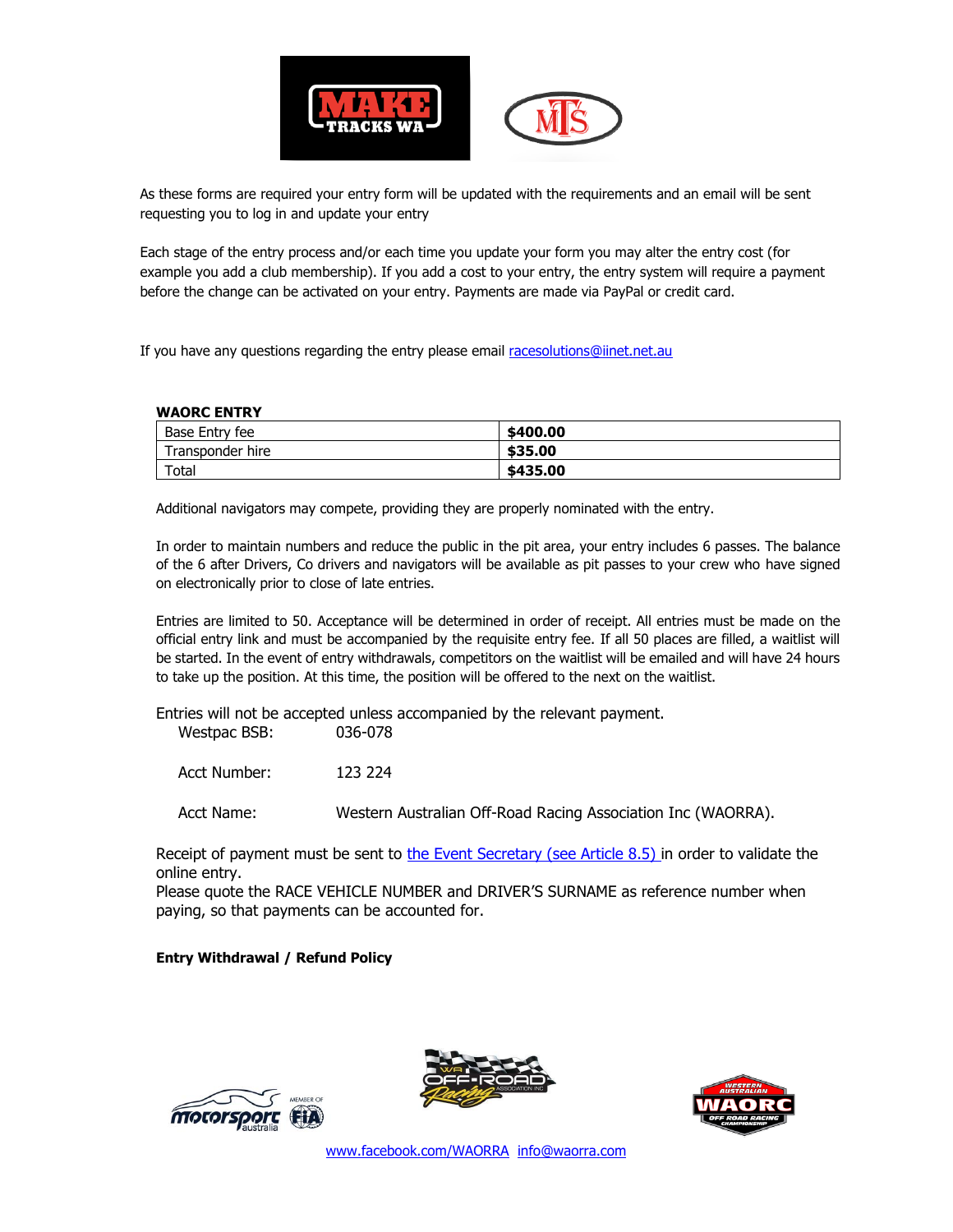

WAORC competitors withdrawing for any other reason prior to 8:00pm Friday 27<sup>th</sup> May, will receive a full refund, less an administration fee of \$90.00.

WAORC competitors withdrawing after 8:00pm Friday 27<sup>th</sup> May, will not receive any refund.

The organiser reserves the right to refuse an entry in accordance with the provisions of the NCR.

The organiser reserves the right to abandon, cancel or postpone the event as provided for in the NCR (or to cancel the event if less than **40** entries are received by close of entries). Refer ORSR Article 16.

#### **WAORC / Event Signage**

In accordance with Article 9 (ii)) of the 2022 WAORC Sporting Regulations, a space 140mm high x 500mm wide immediately under the Crew's side 'window' opening is reserved for WAORC sponsorship signage on each side of the vehicle. An additional space of 140mm high x 500mm wide is reserved for the Organiser on each side of the vehicle.

#### **9. SCRUTINY**

#### **9.1 Times and Venues**

Competitors are to complete the Motorsport Australia Self Scrutiny form. The [self-scrutiny form](https://motorsport.org.au/docs/default-source/covid19/scrutiny/motorsport-australia_self-scrutiny-checklist_off-road.pdf?sfvrsn=42b1db6f_9) must be submitted with the remaining paperwork PRIOR to attending the event.

Event check in for all competitors will be conducted between 5:00pm and 9:00pm Friday 3rd June at

#### **Bencubbin Community Recreation Centre.**

Scrutiny spot checks will be conducted at the discretion of the Chief Scrutineer throughout the duration of the event.

#### **9.2 Documentation**

**Competitors will be required to submit the following documentation electronically prior to the event: These items can be submitted via upload on the entry portal after the initial entry process.**

- Current Motorsport Australia affiliated club membership
- Current Motorsport Australia Off Road [Licence](https://www.motorsport.org.au/docs/default-source/licence-forms/2021/competition-licence-renewal.pdf)
- Motorsport Australia vehicle logbook
- Competitor licenses (if not the driver).
- Self Scrutiny Form





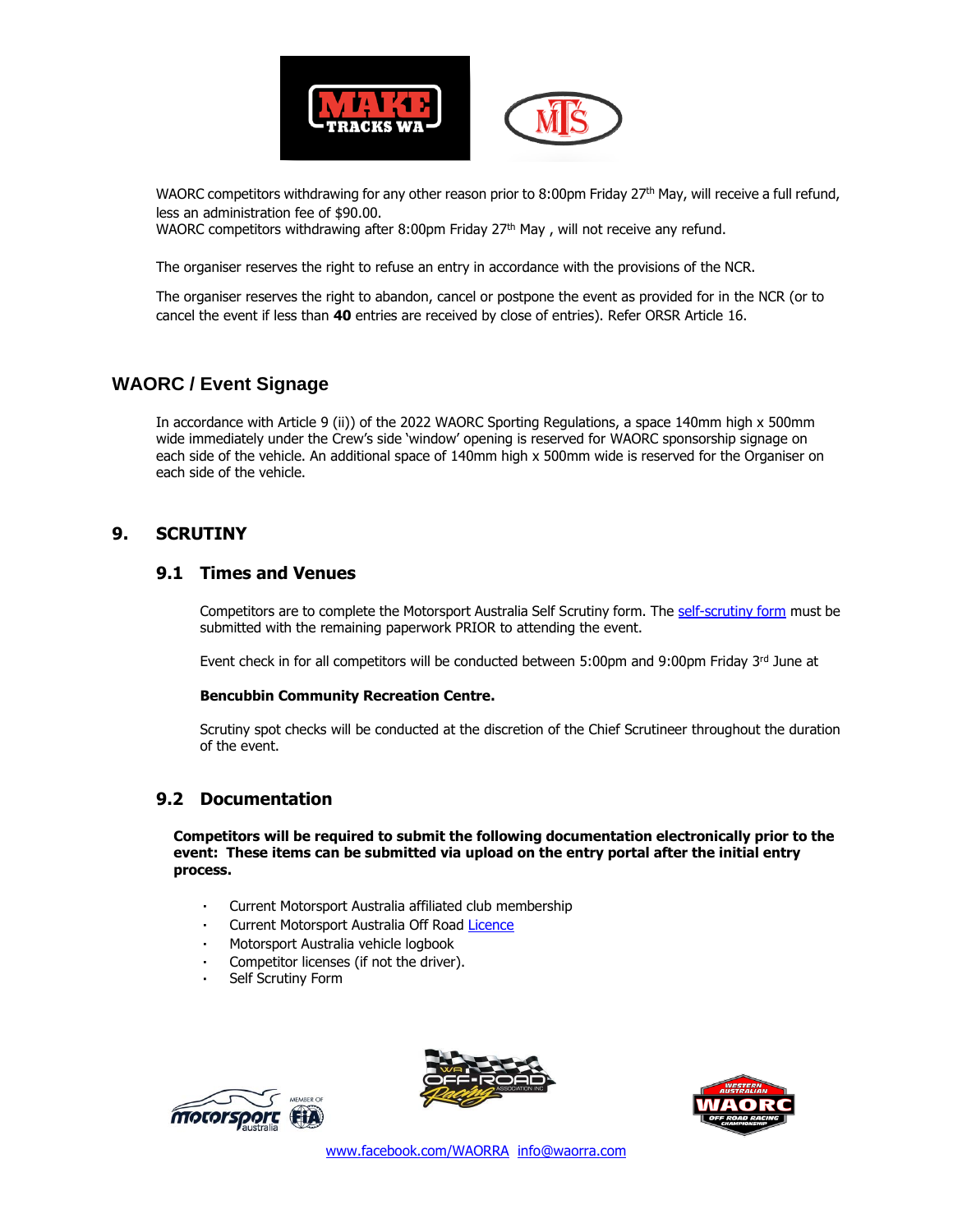

**Crew is limited to 6 per team (including drivers and navigators) and must be nominated via the entry portal after the initial entry process. Late requests for pit crew to sign on will not be accepted.**

#### **10. COMPETITOR BRIEFINGS**

Briefings for all competing crew will be conducted at the following times.

Competitor Brief  $1 - 6:30$ am Saturday 4<sup>th</sup> June Competitor Brief 2 - 11:45am Saturday 4th June Competitor Brief  $3 - 7:00$ am Sunday 5<sup>th</sup> June

Attendance at briefings by each entered crew member is compulsory, and each competing crew member will be required to sign on. Cases of non-attendance may be referred to the stewards by way Infringement Notice. If Covid 19 restrictions are placed on the organiser, the crew briefings will be delivered electronically.

#### **11. RUNNING DETAILS**

#### **11.1 General**

The venue for the event will be Bencubbin, Gabbin and surrounds in the state of Western Australia The event will consist of three sections run over two days. The event surface will comprise a variety of clay, dirt, rock, gravel and sand and bitumen.

Section 1 will be a point to point from Bencubbin to Gabbin on a course of approximately 70km.This section will have a competitive distance of approximately 70km.

At the completion of Section 1, all vehicles will be held until all vehicles have completed the course. Vehicles will then transport back to Bencubbin via road under Police Escort.

Section 2 will be a point to point from Bencubbin to Gabbin then return to Bencubbin on a course of approximately 140km.This section will have a competitive distance of approximately 140km.

Upon reaching the halfway point at Gabbin, vehicles will be placed into impound until all vehicles complete the course. **There will be no servicing permitted in impound.** Vehicles will then return to Bencubbin via the course in the order in which they physically cross the line in Gabbin, at start intervals of not less than 30 seconds.

Upon arrival at Bencubbin, vehicles will have a 60-minute service break after which vehicles will be placed into impound. Late entry into impound will result in a time penalty of 2 minutes for every minute late, to be added to Section 3 time at the completion of the event.

At 2:00pm vehicles will transport to Gabbin, in Section 3 start order, via road under Police Escort.

Section 3 will be a point to point from Gabbin to Bencubbin on a course of approximately 70km.This section will have a competitive distance of approximately 70km





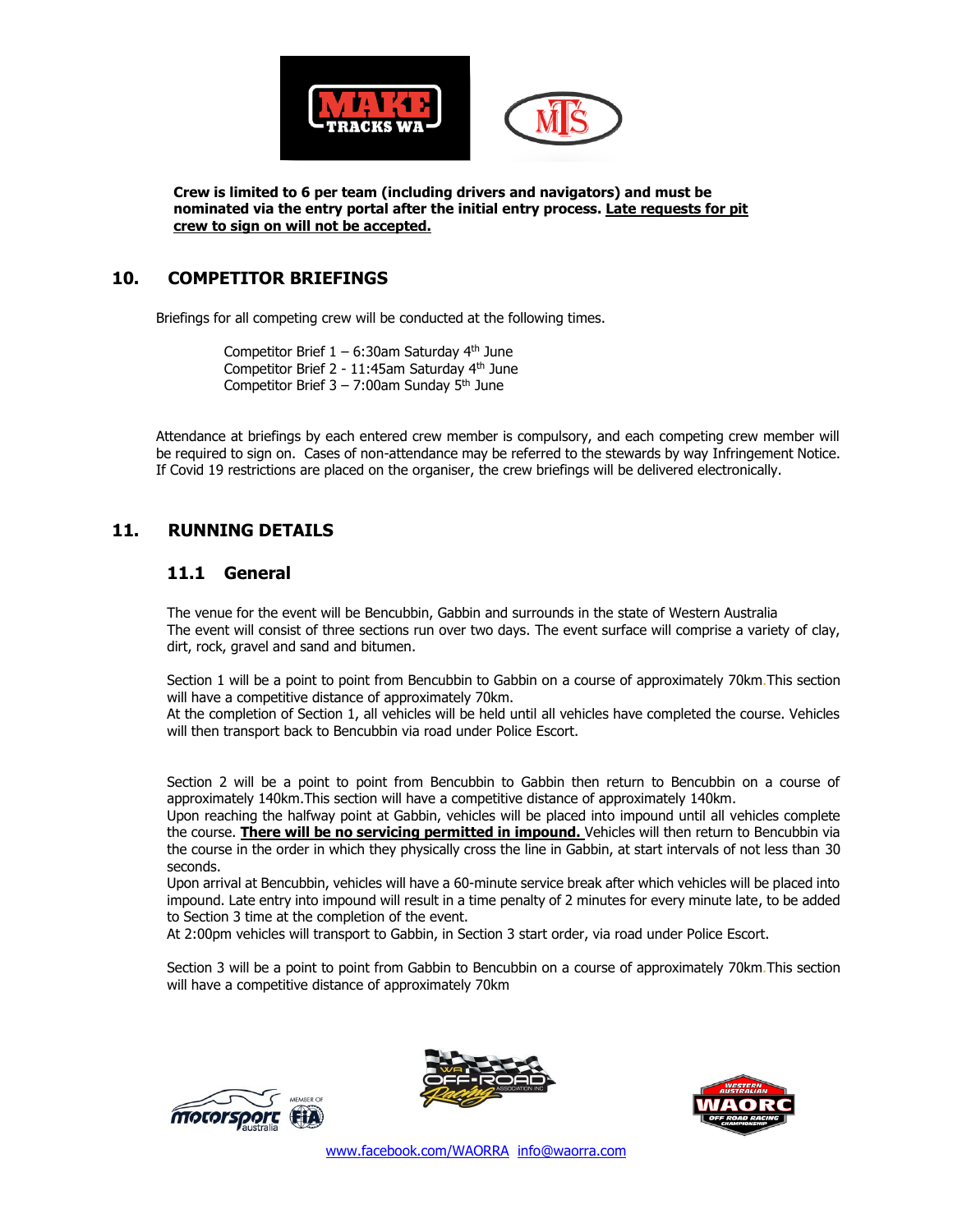

Total competitive distance will be approximately 280km for WAORC competitors.

The competition will start with **Section 1 at 12:30pm on Saturday 4 th June** and will be preceded by a prologue to determine starting positions.

**Section 2 will commence at 7:30am on Sunday 5 th June. Section 3 will commence at 2:30pm on Sunday 5 th June**.

# **11.2 Reconnaissance**

With the approval of the West Australian Off-Road Panel, there will be **NO** reconnaissance of the full course.

Reconnaissance of the prologue course in competition vehicles only will commence at 7:00am Saturday 4<sup>th</sup> June. Vehicles are required to undertake the prologue reconnaissance in published prologue start order. No vehicle will be permitted to commence reconnaissance after 7:30am.

The maximum speed permitted on reconnaissance is 80km/h. **This will be monitored and enforced.** Any competitor or crew found to have exceeded the 80km/h speed limit will be issued an Infringement Notice and a penalty of up to and including disqualification from the event will be recommended.

# **11.3 Prologue**

The prologue will be held on Saturday  $4<sup>th</sup>$  June, starting at 8:30am. The length of the prologue will be approximately 19km.

The prologue start order shall be determined by the WAORC Record Keeper, in accordance with Article 4.1 of the WAORC Sporting Regulations. Prologue start times will be posted at [www.myraceresult.com](http://www.myraceresult.com/) no later than 6:30pm Thursday 2<sup>nd</sup> June and issued at Event check in. The latest acceptable time for lodging a request to change the prologue start order with the Organiser is  $6:30 \text{pm}$  Friday  $2^{\text{nd}}$  June.

Competitors not finishing the prologue may apply to the organiser to be seeded. The closing time for applications for seeding will be 11:45am Saturday 4<sup>th</sup> June.

# **11.4 Top Ten Shoot Out**

There will be no top ten shootout activity.

# **11.5 Course Marking**

In addition to the standard signs as noted in Article 7 of the Off-Road Standing Regulations of the 2022 Motorsport Australia Manual, the following course marking signs will be utilized.

• Plastic Barriers, Tyres and Bunting





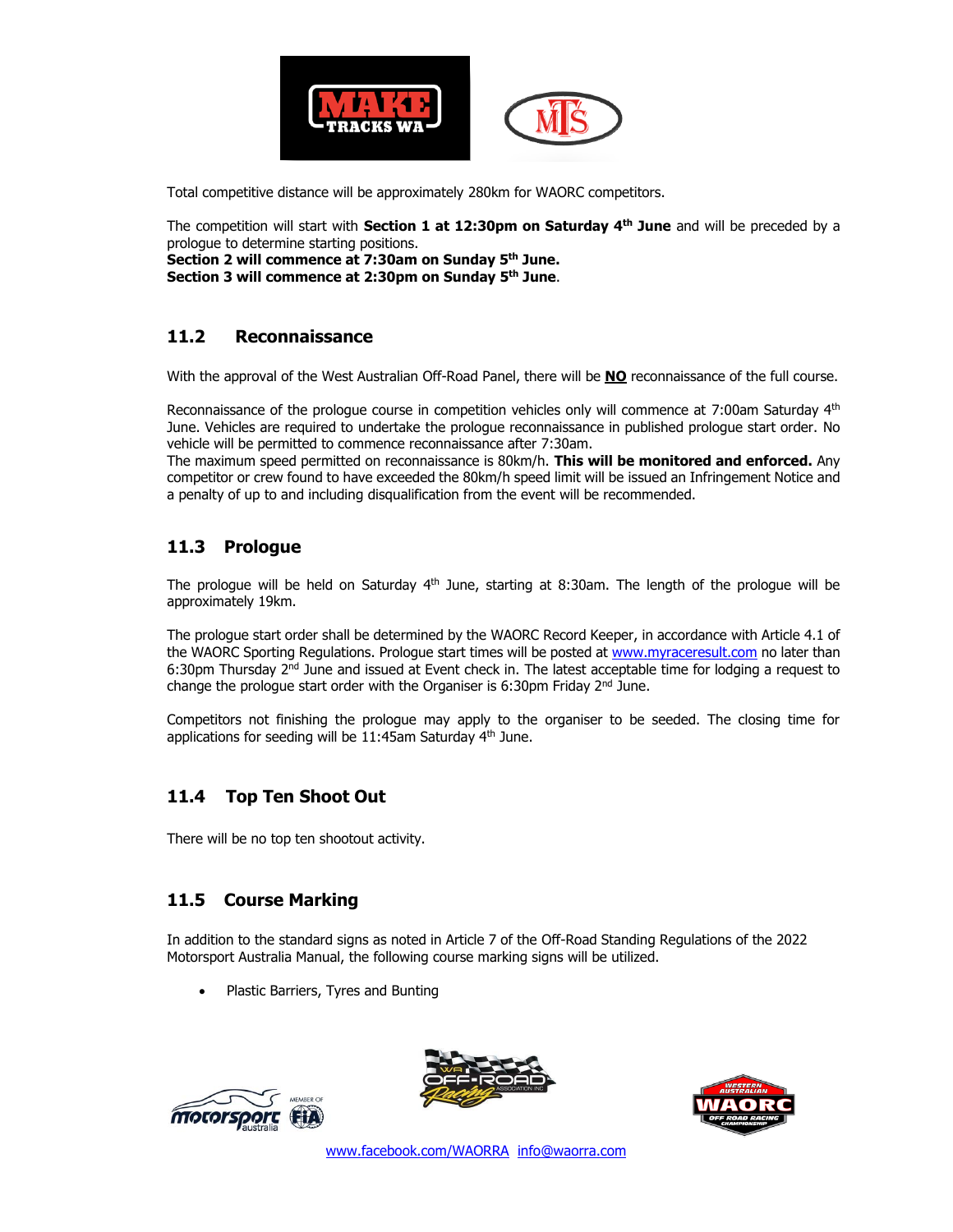

Plastic Barriers, tyres and / or bunting will be utilized in some areas and where used will constitute course markers for the purpose of penalties.

# **11.6 Check Points**

Crews will not be required to stop at any check point unless instructed by an official, or unless stopping to report an incident.

# **11.7 Refueling**

Refueling outside competition times may be carried in the paddock area. All fuel containers must be stored in the paddock area for the duration of the event. Cars must be refueled with the Crews out of the vehicles and the engines off in accordance with Article 4.6 of the ORSR. There is to be no refueling in the camping area.

Fuel must be 'Commercial Fuel' or 'Diesel Fuel" in accordance with Technical Appendix - Schedule G of the Motorsport Australia Manual.

Attire for crew shall comply with Article 4.6(c) of the Off-Road Standing Regulations.

#### **11.8 Restarting**

Competitors not completing any section may make application to the Clerk of the Course to start a subsequent section. If allowed to start a subsequent section, they will be required to report to the starter at their allocated time. Cut-off times for receipt of such applications will be:

Start Section 1: 11:45am Saturday 4<sup>th</sup> June Start Section 2: 7:00pm Saturday 4th June Start Section 3: 1:30pm Sunday 5<sup>th</sup> June

#### **11.9 Allowed Time**

**Section 1** Crews will be allowed 1 hour and twenty minutes to complete Section 1 **Section 2** Crews will be allowed 1 hour and twenty minutes to reach Gabbin in Section 2 Crews will be allowed 1 hour and twenty minutes to reach Bencubbin in Section 2 **Section 3** Crews will be allowed 1 hour and twenty minutes to complete Section 3

Cars not completing the full course in each section in the prescribed time will be deemed non-finishers for that section. **The Clerk of the Course reserves the right to stop any crew and prevent his/her** 





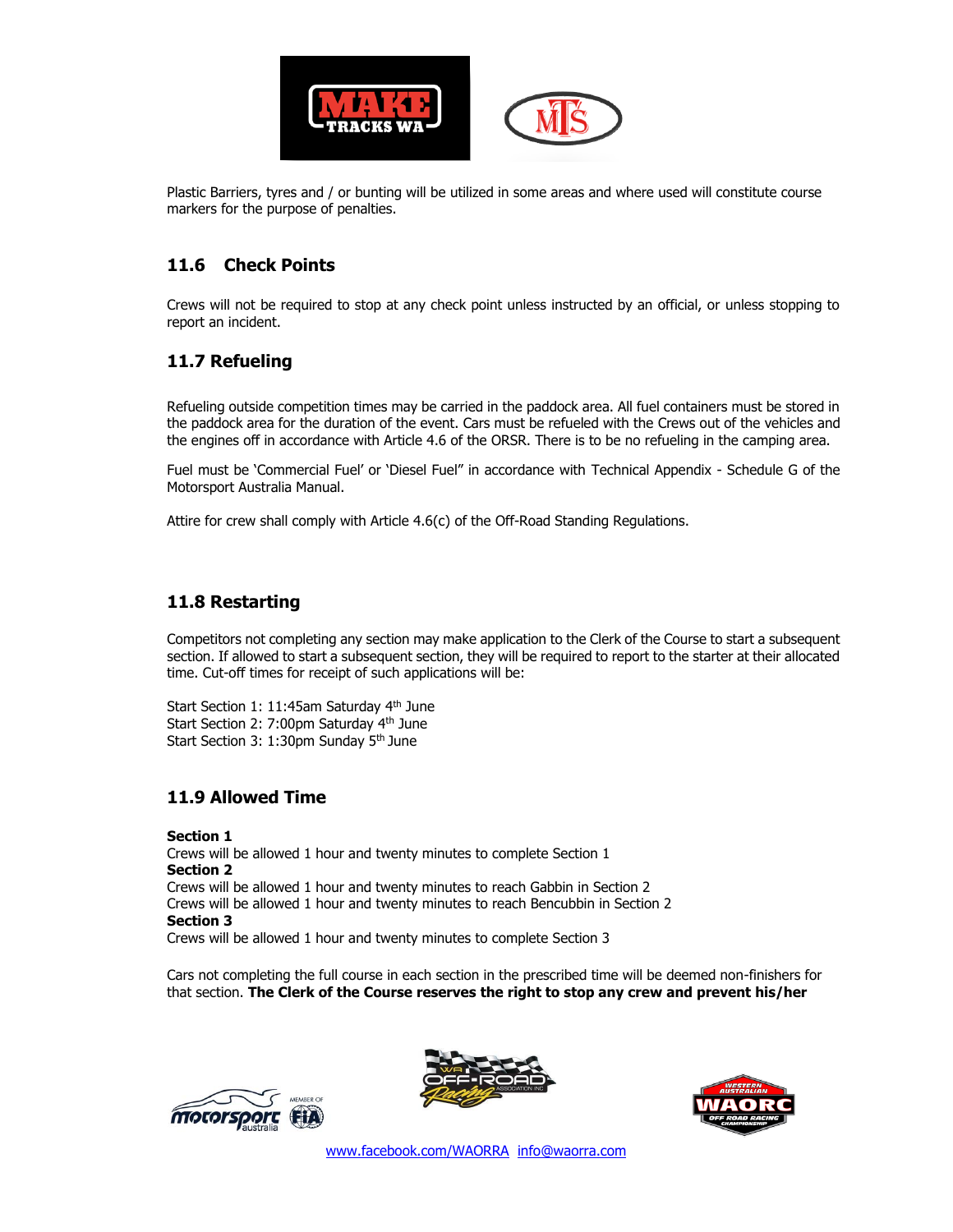

**continuation in any section at his sole discretion, should he deem it unlikely for that crew to complete the course within the allowed time.**

#### **11.10 Impound**

The organiser reserves the right to impound competing vehicles during or after the event in order to verify eligibility.

# **11.11 Overtaking**

The promoters view the safety implications of overtaking very seriously and will take action on breaches of Off-Road Standing Regulations (9) - Driving Conduct. Crews are reminded that "shunting" (contact between vehicles) is not an acceptable method of indicating a desire to overtake. Any reports of "shunting" or similar behaviour is likely to result in all Crews involved being charged. See also Article 12.c - Penalties for breach of these Supplementary Regulations.

#### **12. PENALTIES**

In addition to the penalties provided for in the ORSR, the 2022 Australian Off-Road Championship Sporting Regulations and the 2022 West Australian Off-Road Championship Sporting Regulations, the following penalties may be applied by the Stewards for the actions indicated

- a. Dislodging a course marker, and reporting this to the Start/Finish control  $-1$  minutes
- b. Dislodging a course marker, and NOT reporting this to the Start/Finish control 5 minutes,
- c. Failing to allow a faster car to overtake at the first available opportunity up to disqualification from the event.
- d. Exceed speed limit on reconnaissance up to disqualification from the event

#### **13. PROTESTS**

Protests, if any, shall be lodged in accordance with the NCR.

Competitors are reminded that, in accordance with the NCR, there is no right of protest or appeal against the decision of a Judge of Fact.

# **14. PADDOCK AREA**

Entry to the paddock will be restricted to holders of the appropriate passes at all times. During competition, there will be a pit area available to competitors and crews, prior to and adjacent to Checkpoint 5. This Pit Area will be clearly marked and monitored. Competition vehicles will be allowed to be serviced at this location by authorised Crew Members and Pit Crew.





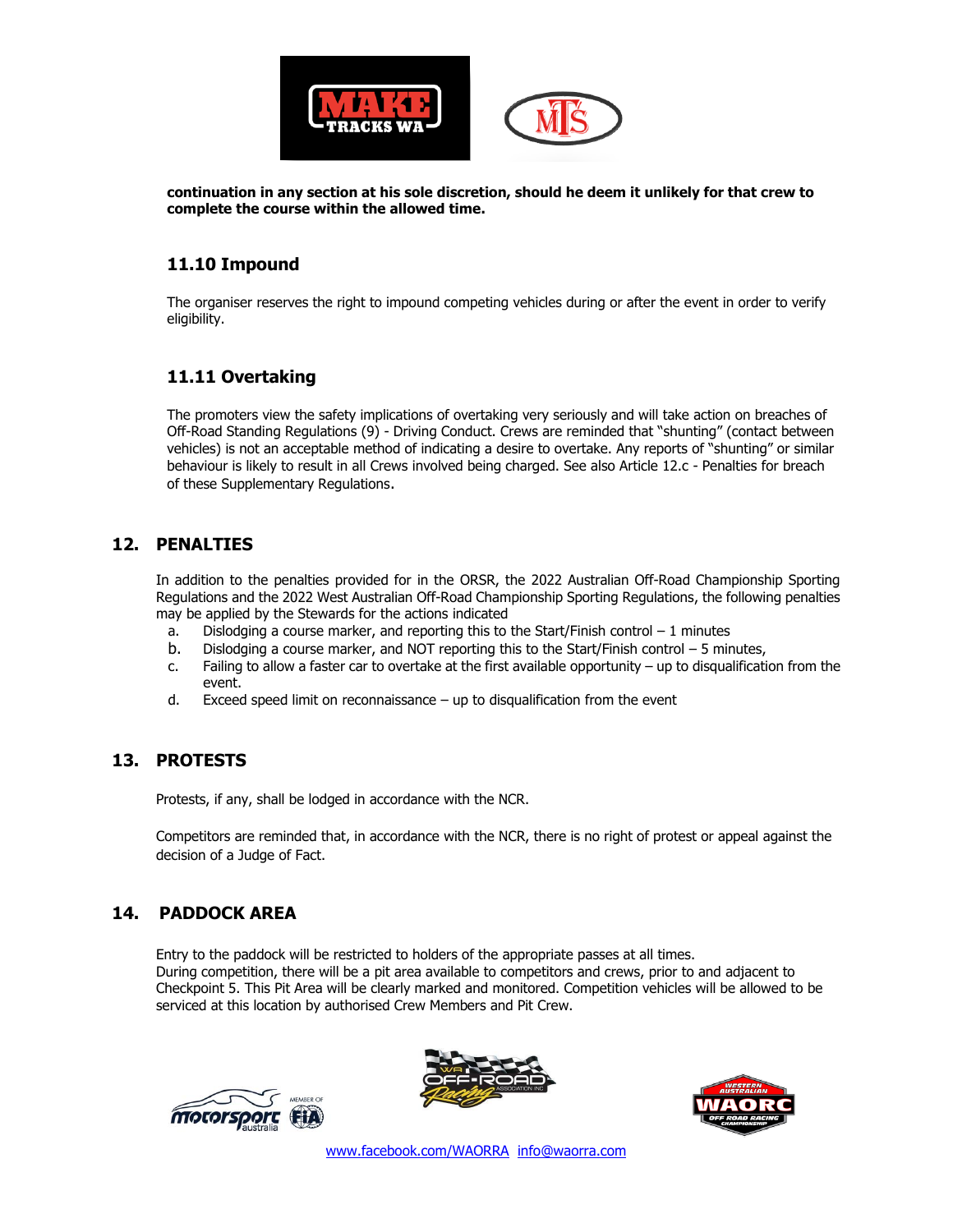

The paddock entry will be closed for gridding up 15 minutes prior to the start of each competitive section until after the last car has started. Any Crew who is not in the paddock before this time will start rear of the field with an interval of 2 starting gaps behind the last car. Their elapsed time will start at their programmed start time. Refer to Article 8.4 of the Off-Road Standing Regulations (ORSR).

- Crews, pit crews and competitors must display their passes on the outside of garments at all times whilst in the paddock area
- In addition to passes on lanyards, wristbands will be handed out to competitors. Nominated Drivers wristbands are to be worn on the Right Wrist, all other wristbands are to be worn on the left wrist.
- Smoking and the consumption of alcohol are not permitted in paddock or hot work area
- Crew members are reminded of their responsibility regarding the wearing of passes at all times and of the entry of unauthorised persons into their paddock area.
- Welding and or grinding may only occur in the hot work area designated for this purpose.
- The pit and paddock areas will be clearly signed and fenced.
- Entry in and out of the paddock area must be via the designated entry point/s.
- Maximum speed limit of 8kmh applies at all times in the paddock area.

#### **15. GENERAL**

#### **15.1 Recovery**

Where a vehicle breaks down during the running of the event, competitors may recover the vehicle only after obtaining written permission from the Clerk of the Course, or the Assistant Clerk of the Course. At no time may any part of the course be used to recover the vehicle, nor may any part of the course be traversed to access the vehicle for recovery. See Art. 4.7 of the ORSR.

The Clerk of the Course reserves the right to refuse this permission on the grounds of safety.

#### **15.2 Sweep Vehicles**

Sweep vehicles will traverse the entire course at the end of the prologue and each section.

#### **15.3 Impound/Parc Ferme**

The organiser reserves the right to impound competing vehicles during or after the event in order to verify eligibility, for regrouping or media and promotional purposes.

#### **15.4 Incident Reports**





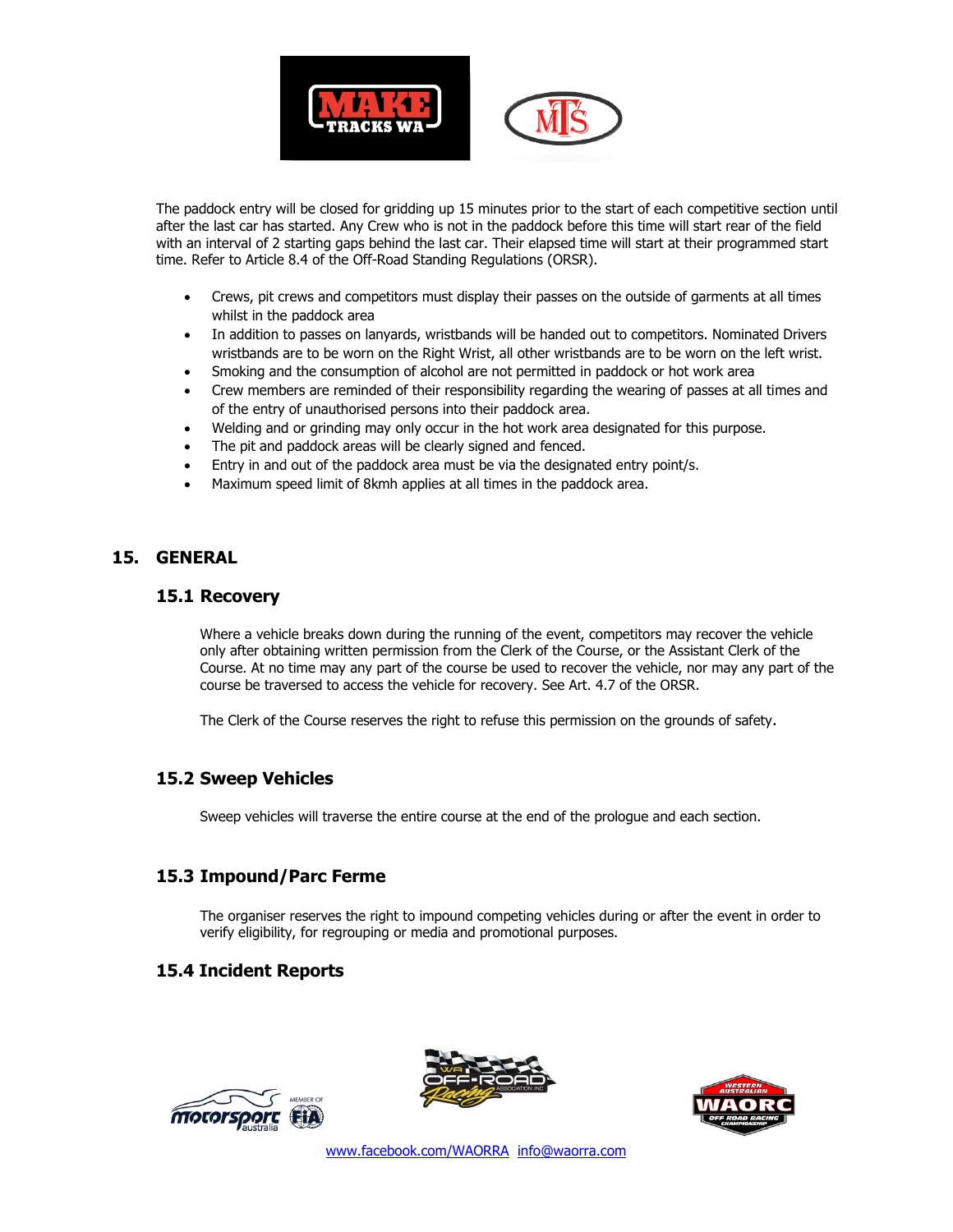

Crews involved in any form of incident / accident during the event must report the accident to the Clerk of the Course as soon as they can, but in any event not later than the finish of the event. Incident /accident report forms **must** be completed in full by one of the vehicle crew and handed to the Clerk of the Course or Competitor Relations Officer at the earliest opportunity. Vehicles which are involved in an accident involving damage shall be re-examined by the Chief Scrutineer or his delegate before being permitted to take further part in the competition. The damaged vehicle must not continue in the event until repaired to the satisfaction of the Chief Scrutineer.

# **15.5 Judges of Fact**

Control Officials and Timekeepers will be deemed Judges of Fact with regard to whether or not a vehicle follows the prescribed course as well as relative order, time of arrival, direction of entry into controls, start procedure and jumping the start.

Radar operators and timekeepers will be judges of fact as to whether a vehicle exceeds the speed limit on reconnaissance,

The Clerk of the Course will be a Judge of Fact on any and all breaches of the regulations.

Other Judges of fact may be nominated on the official event noticeboard with their position and duties.

Competitors are reminded that, in accordance with the NCR, there is no right of protest or appeal against the decision of a Judge of Fact.

# **15.6 Safety**

All apparel, including helmets, shall be in accordance with Technical Appendix - Schedule D of the Motorsport Australia Manual. Refer to Article 13 of the Off-Road Standing Regulations and relevant Schedules in the Motorsport Australia Technical Appendix in relation to:

- Apparel
- Safety Harnesses
- Fire extinguishers
- Hot Work Area
- **Emergency Procedures**
- Procedures in Case of Injury
- Warning Triangles
- Flags

# **15.7 Use of Prohibited Substances**





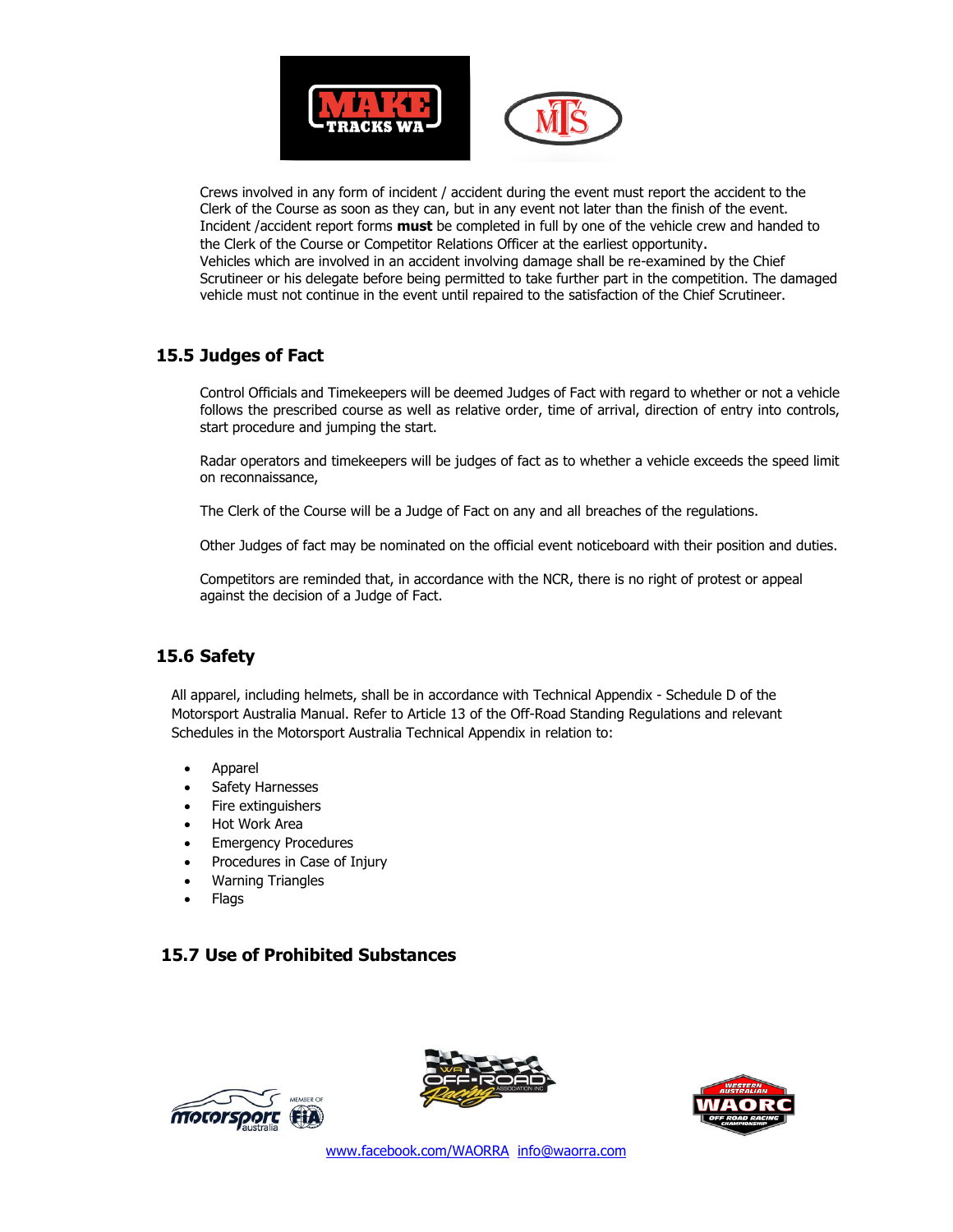

The holder of a Motorsport Australia Licence (or a Licence issued by another ASN) may be tested for the presence of any drug or other banned substance and subject to a penalty for a breach of the Australian National Anti-Doping Policy and/or the Motorsport Australia Illicit Drugs in Sport (Safety Testing) Policy at [www.motorsport.org.au.](http://www.motorsport.org.au/)

Consumption of alcohol in the paddock, pits or any other Reserved Area is prohibited until all Competition is concluded each day. The holder of a Motorsport Australia Licence (or a Licence issued by another ASN) may be tested for the presence of alcohol by a Motorsport Australia Accredited Testing Official (CATO) in accordance with the Motorsport Australia Alcohol Policy at [www.motorsport.org.au.](http://www.motorsport.org.au/)

#### **15.8 Video Footage/Media**

- All participants in the event undertake to make themselves available upon reasonable request to attend any press conference during the Event and any other media-related event prior to, during, and after the Event
- Upon request by the Clerk of the Course or the Stewards, any footage relating to the competition taken by competitors shall be made available at the event for viewing. Competitors may be requested to carry a camera operated by the promoter.
- All persons participating in the event acknowledge that by participating in the event, they authorised the organiser (WAORRA Inc) and its legal agents to reproduce and represent, without any form of remuneration whatsoever, their names, voices, pictures, biography, and more generally their sporting participation in the context of the event, and likewise the brand(s) of their car parts and car manufacturers and sponsors, in any form, on any existing or future medium, in any format, for any publicity to the public worldwide, for any use, including for advertising and/or commercial purposes. This authorisation is given for a period of 5 years from the date of the event
- Any Social Media posts should abide by the requirements set out in the Motorsport Australia Social Media Policy,

# **15.9 Aircraft/UAV**

The Organiser will have Aircraft and registered Remotely Piloted Aircraft (RPA) operator/s at the Event. Non-registered RPAs can cause issues with flight paths and radio interference. The Organiser reserves the right to remove any non-registered RPA operators from the event. All RPA operator/s must comply with the Motorsport Australia UAV Policy and must be listed on the Motorsport Australia Permit.

# **15.10 Camping /Amenity**

The support of the Property owners and community is essential to the continuity of this Event. We encourage all participants and spectators to respect the facilities and the work the volunteers have put in to prepare for this event. We encourage any issues to be brought to the Organiser's attention for immediate resolution.





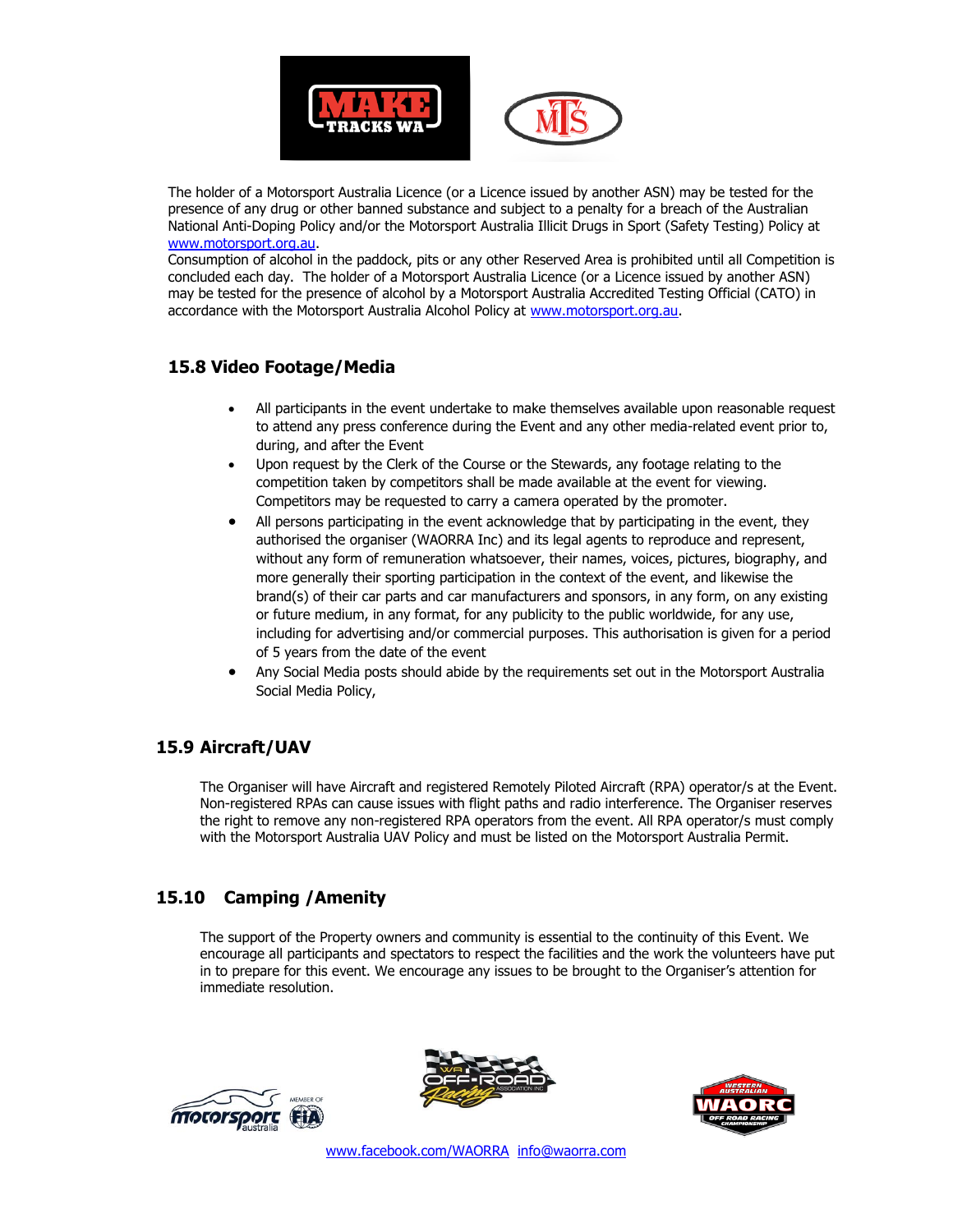



#### **a. Please Note**

- A Camping & Amenities Fee may be collected by a local community group
- At the request of the property owner, a communal fire will be provided. Other fires will be subject to weather.
- Dogs and firearms are prohibited at this event. (Property Owner's excepted)
- Spectator motorcycles, trikes or quads are prohibited at this event. (Designated officials will be exempted at the discretion of the organizers.)
- Noise curfew will apply from midnight Friday & Saturday nights.
- A wide range of food and drinks will be available over the entire weekend. The guide to competitors will include menu, prices and opening hours. These facilities will be run by local community and sporting groups.
- Please be vigilant to ensure the camping area is kept and left tidy. Our precious volunteers time is best spent grooming a great racetrack and not picking up rubbish. In recent years a deterioration of the effort by campers has been noticeable. Please encourage all to respect the property.

#### **15.11 WAORC Point Score**

The 2022 West Australian Off-Road Championship will be scored in accordance with the West Australian Off-Road Advisory Panel recommendation. Class and outright championships will be scored separately.

For Outright Championship points the following will apply:

| 1 st          | הת<br>מ    | <b>ord</b><br>ັ | $\mathbf{\Lambda}^{\text{th}}$ | <b>c</b> th      | ςth                           | $\nabla$         | oth              | <b>Qth</b>               | 1 ∩th        |
|---------------|------------|-----------------|--------------------------------|------------------|-------------------------------|------------------|------------------|--------------------------|--------------|
| <u>_ _</u>    | 19         | 18              | --<br><b>.</b>                 | . .<br>10        | $\overline{\phantom{0}}$<br>ᆠ | 14               | - -<br>--        |                          |              |
| 1 1 th<br>. . | n לר<br>-- | 12th<br>∸∸      | 14 <sup>th</sup>               | 15 <sup>th</sup> | 16 <sup>th</sup>              | 17th<br><b>.</b> | 18 <sup>th</sup> | 1 Q <sup>th</sup><br>. . | $\mathsf{O}$ |
| 10            |            |                 |                                |                  |                               |                  |                  |                          |              |

For Class Championship points the following will apply:

Section 1

| ________         |             |                  |                  |                  |                  |                 |                  |                  |                  |  |
|------------------|-------------|------------------|------------------|------------------|------------------|-----------------|------------------|------------------|------------------|--|
| 1st              | 2nd         | 2rd<br>ັ         | 4 <sup>th</sup>  | <b>5th</b>       | 6 <sup>th</sup>  | 7 <sup>th</sup> | 8 <sup>th</sup>  | Qth              | 10 <sup>th</sup> |  |
| 157.5            | 142.5       | 135              | 127.5            | 120              | 112E<br>114.J    | 105             | 97.5             | 90               | 82.5             |  |
| 11 <sup>th</sup> | ∣ つth<br>┸᠘ | 13 <sup>th</sup> | 14 <sup>th</sup> | 15 <sup>th</sup> | 16 <sup>th</sup> | 7 <sup>th</sup> | 18 <sup>th</sup> | 19 <sup>th</sup> | 20th             |  |
| 75               | 67.5        | 60               | 52.5             | 45               | つつ に<br>כ. / כ   | 30              | ח בר<br>د . ے    | 15               | - -<br>ر ،       |  |

Section 2

| 1st              | 2nd<br><u>.</u>    | <b>2rd</b>       | ⊿th              | <b>Eth</b>       | 6 <sup>th</sup>  | 7 <sup>th</sup>  | <b>Qth</b>       | Qth              | 10 <sup>th</sup> |
|------------------|--------------------|------------------|------------------|------------------|------------------|------------------|------------------|------------------|------------------|
| 315              | 285                | 270              | 255              | 240              | 225              | 210              | 195              | 180              | 165              |
| 11 <sup>th</sup> | ` <b>つ</b> th<br>ᅭ | 13 <sup>th</sup> | 14 <sup>th</sup> | 15 <sup>th</sup> | 16 <sup>th</sup> | 17 <sup>th</sup> | 18 <sup>th</sup> | 19 <sup>th</sup> | 20th             |
| 150              | 135                | 120              | 105              | 90               | ᅲ<br>◡           | 60               | 45               | 30               | ∸                |